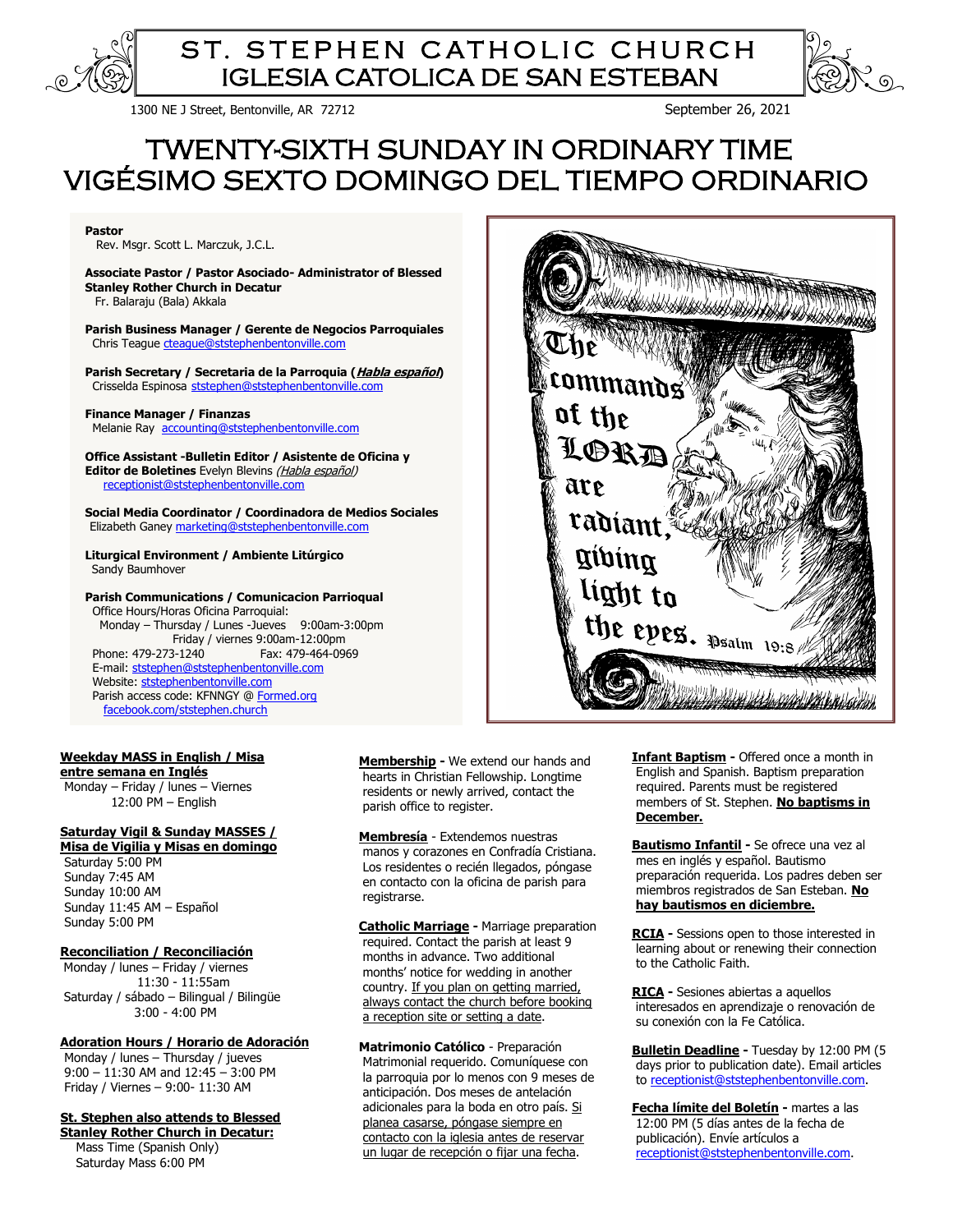**RCIA Calendar –** This Wednesday, September 29 the session will be on *Demonstration of The Mass* led by Msgr. Scott. RCIA will meet in the Church for this session. RCIA meets every Wednesday night at 7:00pm in the St. Jerome room. All are welcome.

**Hard Hat Collection** will be October 2/3. The collection goes towards paying our loan from the Diocese for church reconstruction. Hard Hats will be located at the back of the Church next to the Baptismal Font. Our goal is to collect \$19,440 each month to cover the loan payment.

**Colecta Casco** será el 2/3 de octubre. La colecta es para pagar el préstamo que recibimos de la Diócesis para las reparaciones de la iglesia. Como no se pasarán los cascos, coloque su donación en la canasta de colecta ubicada a la par de la Fuente Bautismal. Nuestro objetivo es recaudar \$19,440 cada mes para cubrir el pago del préstamo.

# **40 Days for Life**:

Sign up to pray outside the Planned Parenthood in Rogers AR at the following link: <https://www.40daysforlife.com/en/rogers>

**Adoration of the Blessed Sacrament –** Eucharistic Adoration is in the St. Francis of Assisi Chapel from Mon. – Thur. 9:00 – 11:45am and 1:00 – 3:00pm and Friday 9:00 – 11:45am. Jesus said: "Come to Me, all who labor and are heavy laden, and I will give you rest." Do not lose your heart! Abandon yourself to Jesus in this "Sacrament of Love" He will refresh you! Those who are devoted to the Eucharistic Adoration program witness a happier and more content life knowing that the Lord is with them always. For every hour we give Him, He showers us with gifts including peace of mind and heart. The Guardian Angels of the Blessed Sacrament ministry needs adorers who would like to commit One Hour every week. If you are interested please call parish office to schedule a training.

## **Love Thy Neighbor Walk (Friends of the Poor Walk)**

Will be held Saturday, October 23. The walk starts at 9:00 AM and event day sign in starts at 7:30AM. Sign up early at the table in the Narthex or click their QR code to register. This walk benefits our St. Stephen Benevolent Conference of the Society (SSBC) of St. Vincent de Paul. From January to August 2021, they were able to provide over \$65,000 in rent, utilities, food and other emergency assistance to our Neighbors in Need. We could not do this without your generous support. Bring your friends, family and pets to enjoy fellowship, fun and a little exercise. Our Knights will provide food! Sign up by October 3rd to guarantee an event T-Shirt!



**La caminata "Ama al Prójimo"** se llevará acabo el sábado 23 de octubre. El evento comienza a las 7:30AM y la caminata

comienza a las 9:00AM. Inscríbase en la mesa que se encuentra en el Nártex o escanea el código QR para inscribirse. Esta caminata es en beneficio de la Conferencia Benévola de la Asociación de San Vicente de Paul (SSBC) de nuestra parroquia. De enero a agosto de este año, la Conferencia Benévola de St. Stephen ha proveído más de \$65,000 en ayuda de renta, pago de servicios, comida y otras asistencias de emergencia a familias necesitadas de esta comunidad. No sería posible ayudar a estas familias en necesidad sin su generoso apoyo. Invite a su familia, amigos, y vecinos, sus mascotas también son bienvenidas

a este evento y actividad física. iLos Caballeros van a proveer comida a todos los asistentes! ¡Inscríbase antes del 3 de octubre para garantizar una camiseta gratis!



# **Life Teen is hosting the Annual Pet Blessing in honor of the feast day of St**. **Francis of Assisi**. Our pet blessing will take place with Msgr. Marczuk on

Saturday, October 2nd at 10:00 AM. Participants need to bring their pet. This event takes place outside and will include the blessing of your family pet. All animals welcome! Life Teen will be accepting donations that assist in providing scholarships for students who would otherwise be unable to attend events. We hope that you will bring your pet to receive this special blessing in honor of St. Francis.

**Life Teen Patrocinará la Bendición Anual de Mascotas en honor a la Fiesta de San Francisco de Asis.** Msr. Marczuk bendecirá a las mascotas el sábado, 2 de octubre a las 10:00AM. Este evento se llevará a cabo afuera. ¡Todos los animales son bienvenidos! *Life Teen* aceptará donaciones para becas para estudiantes. Esperamos que traiga su mascota para recibir la bendición especial en honor a San Francisco de Asis.

**Knights of Columbus** on Sunday October 17 will host a fantastic *Fall Festival* including games, bingo, children's events, pony rides, live country and western music, all the food and drinks you wish. Tickets can be purchased after Mass the weekend of October 2 and 9 and at the event. In addition, you will able to purchase tickets for a 50/50 raffle with a minimum prize of \$500 on these dates, as well as on the day of the Fall Festival.

**Caballeros de Colón** octubre los invita a celebrar el *Festival de Otoño* el domingo 17 que incluye juegos, bingo, eventos para niños, paseos en pony, música en vivo y toda la comida y bebida que desee. Los boletos se pueden comprar después de la misa el fin de semana del 2 y 9 de octubre y el día del evento. Además, en las fechas arriba indicadas, podrá comprar boletos para un sorteo/rifa 50/50 con un premio mínimo de \$500. Los esperamos a todos.

**Ozark Catholic Academy (OCA)** invites the community of St. Joseph to our 3rd Annual BBQ & Auction on Saturday, October 9. Join us for delicious BBQ, live music by the Full House Band, and both Silent and Live auctions. All proceeds benefit the students of OCA. Purchase tickets at [https://one.bidpal.net/ocabbq2021.](https://one.bidpal.net/ocabbq2021) Visit [www.ozarkcatholic.org](http://www.ozarkcatholic.org/) or call 479-316-3445 if you have any questions.

**Ozark Catholic Academy (OCA)** invita a la Comunidad de San José al Tercer BBQ y Subasta Anual el sábado 9 de octubre. Acompáñenos a un delicioso BBQ, música en vivo de la banda Full House, a la subasta silenciosa y en vivo. Fondos recaudados serán a beneficio de los estudiantes de OCA. Compre sus boletos en [https://one.bidpal.net/ocabbq2021.](https://one.bidpal.net/ocabbq2021) Visite [www.ozarkcatholic.org](http://www.ozarkcatholic.org/) o llame al 479-316-3445 si tiene alguna pregunta.

**Amazon Smile -** Thank you to everyone participating in the Smile Amazon program, which donates 0.5% of the price of your eligible purchases. Support St. Stephen Catholic Church by shopping at: https://smile.amazon.com/ch/71-0339061.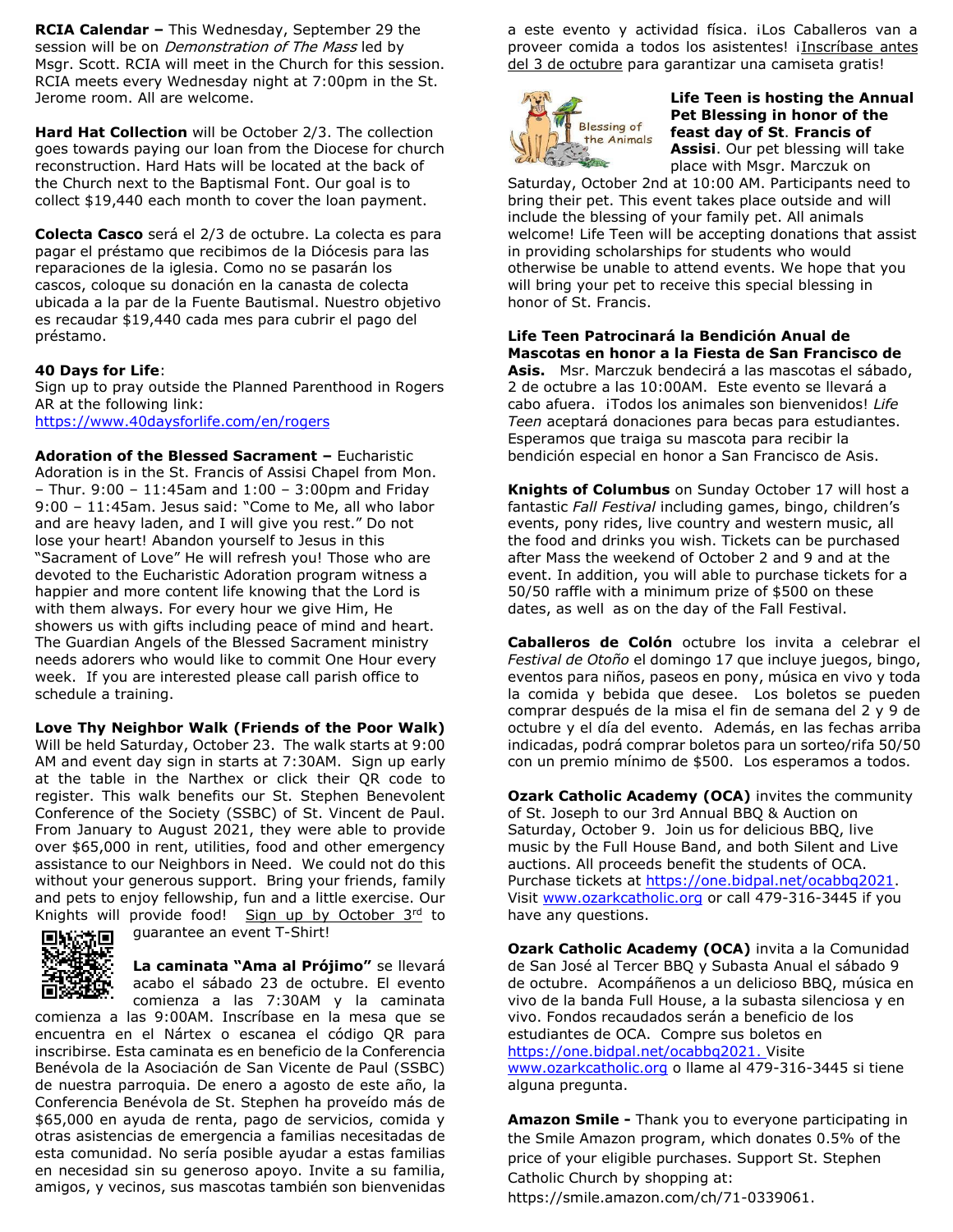

**Rosary Coast to Coast** - Let us participate in Rosary rally on Sunday, October 10, 2021, 3PM at Bentonville Square. There is great power in numbers even in spiritual battle. Let's pray together for a return of our nations, our

cultures and our world to God and Holiness. For information, contact: Lainie Snider 806-584-4160 or Lisa Richards 479-531-5837.

**Rosary Crusade Rally** will be at the Bentonville Square on Saturday, October 16<sup>th</sup>. In the Secret of the Rosary, Saint Louis de Montfort said: "Public prayer is far more powerful than private prayer to appease the anger of God and call down His mercy, and Holy Mother Church, guided by the Holy Ghost, has always advocated public prayer in times of public tragedy and suffering." For more info., contact Aida Gaddi 630-659-6925. Come join us for this event! All are welcome.

**Retreat in Daily Life (RIDL)** is a 30-week retreat experience based on the Spiritual Exercises of St. Ignatius of Loyola. "Is Jesus inviting you to a deeper connection to Him? Are you wanting more from your faith?" If you answered "yes" to any of these questions, perhaps this retreat is for you. Participants have individual daily prayer time with the Scriptures and meet weekly with a small group. You have the option to meet in person or via Zoom and classes will be offered during the day or evening. The first step is to set up an initial meeting to discuss the retreat details and answer any questions you might have. If interested, please contact Lainie Snider, parishioner, [lainiesnider@yahoo.com](mailto:lainiesnider@yahoo.com) or text or call 806-584-4160. *Para hacer los ejercicios en español por favor llame a Adriana Rodriguez de St Vincent de Paul para empezar el proceso de discernimiento, 626-673-0201.*



**Petition Against Planned Parenthood –** On July 25, 2021 we celebrated the 2-year anniversary of NWA being abortion center free. Tragically, that is coming to an end. Planned Parenthood abortion center has purchased a building, 1222 W. Poplar in

Rogers - 450' from St. Vincent de Paul church and school! Planned Parenthood aborted over 300,000 babies in 2020 alone. Please sign the petition saying NO to Planned Parenthood in our community. Our goal is 50,000 signatures. This petition is open to all ages. Sign today: <https://forms.gle/XsqGcnYaBVcQQXZG9> or use QR Code.

**Marriage Encounter (Encuentro Matrimonial)** in Spanish and is a program of 44 hours in which couples can leave work, children, housework, and telephone in order to focus only on each other. If you are looking to grow in your relationship, to make it more profound and to enrich it, then you will like the difference that a weekend of Worldwide Marriage Encounter can make in our lives. The next weekend will be held October 15-17 at St. John Center. For more information or registration, call 870-642-2256 or 773-213-9593. Space is limited.

**Encuentro Matrimonial** se llevará a cabo en octubre del 15 - 17. ¡Jesús Quiere entrar en tu vida déjalo entrar no te arrepentirás! "Ama sin condición y entrega todo"Vive siempre enamorado de tu esposa/o como cuando se conocieron! ¡Juntos pueden ser y hacer la diferencia! ¡Espacio limitado! Para más información o para registrarse, llama a Adrián y Reyna Alvarez 773- 213-9593 o 870-642-2256. Favor de registrarse antes de 18 de octubre.

**Bishop McDonald Memorial Golf Classic** is scheduled for Monday, October  $18<sup>th</sup>$ . This year's golf tournament benefiting Catholic Charities of Arkansas will be Monday, October 18 at the Diamante Country Club in Hot Springs Village. The cost of a four-person team is \$700 and includes continental breakfast, lunch and on course beverages. Tee times are 8:00AM and 1:30PM for a shotgun start and scramble format. If golf is not your game, consider being a donor for a priest to play or a hole sponsor. You can register your team, donate or make a sponsor pledge at [www.bit.ly/cca-golf.](http://www.bit.ly/cca-golf) For information, contact Megan [mmoore@dolr.org](mailto:mmoore@dolr.org) or (501) 664-0340.

# **Saint Boniface Catholic Church Modified Lawn**

**Social** in Fort Smith will be held on Saturday, October 2, from 3-7:30 pm. The event has been scaled down this year due to COVID. We will hold our raffle, silent auction (online or in person has yet to be determined) and provide Hispanic and Asian dinners to go. Our Raffle prizes include: Zero Turn Bad Boy Mower (valued at \$3,300), \$500 cash, and \$250 cash. Raffle tickets are \$5 each or a sheet of 5 for \$20. Pre-orders for the food are strongly encouraged, however, walk ups are also welcome while supplies last. Hispanic food: Your choice of Tacos or Pupusas 3 for \$5; Asian Food: Fried Rice with Egg Rolls for \$6. Contact the Church office at 783-6711 for tickets or food pre-orders. Follow our Facebook page (Saint Boniface Catholic Church / Iglesia Católica San Bonifacio) for further updates.

**Brewtober Fest** will be held on Saturday, October 9 at 5:00 - 9:30pm, outside the Youth House. The St. Raphael Annual Craft Beer & Homemade Chili Festival will be a fun night to enjoy an evening of fellowship with live music, delicious chilies, homemade desserts and especially a great variety of home-brewed beers. It's never too early to sign up or buy your tickets. The ticket price is \$30 per person-presale or \$35 at the gate or for information visit [www.straphaelcc.org/events/brewtober-chilifest.](http://www.straphaelcc.org/events/brewtober-chilifest)

**The Diocese of Little Rock 2022 Directory** it is an invaluable resource to keep close to you to find Mass times for another parish, call or e-mail a parish, priest, deacon or religious in the diocese. It costs \$15, which includes shipping. Send your check or money order to Directory, Arkansas Catholic, P.O. Box 7417, Little Rock, AR 72217. Directories are shipped in October.

*O God, who dispose in marvelous order ministries both angelic and human, graciously grant that our life on earth may be defended by those who watch over us as they minister perpetually to you in heaven. Through our Lord Jesus Christ, your Son, who lives and reigns with you in the unity of the Holy Spirit, God, for ever and ever.*